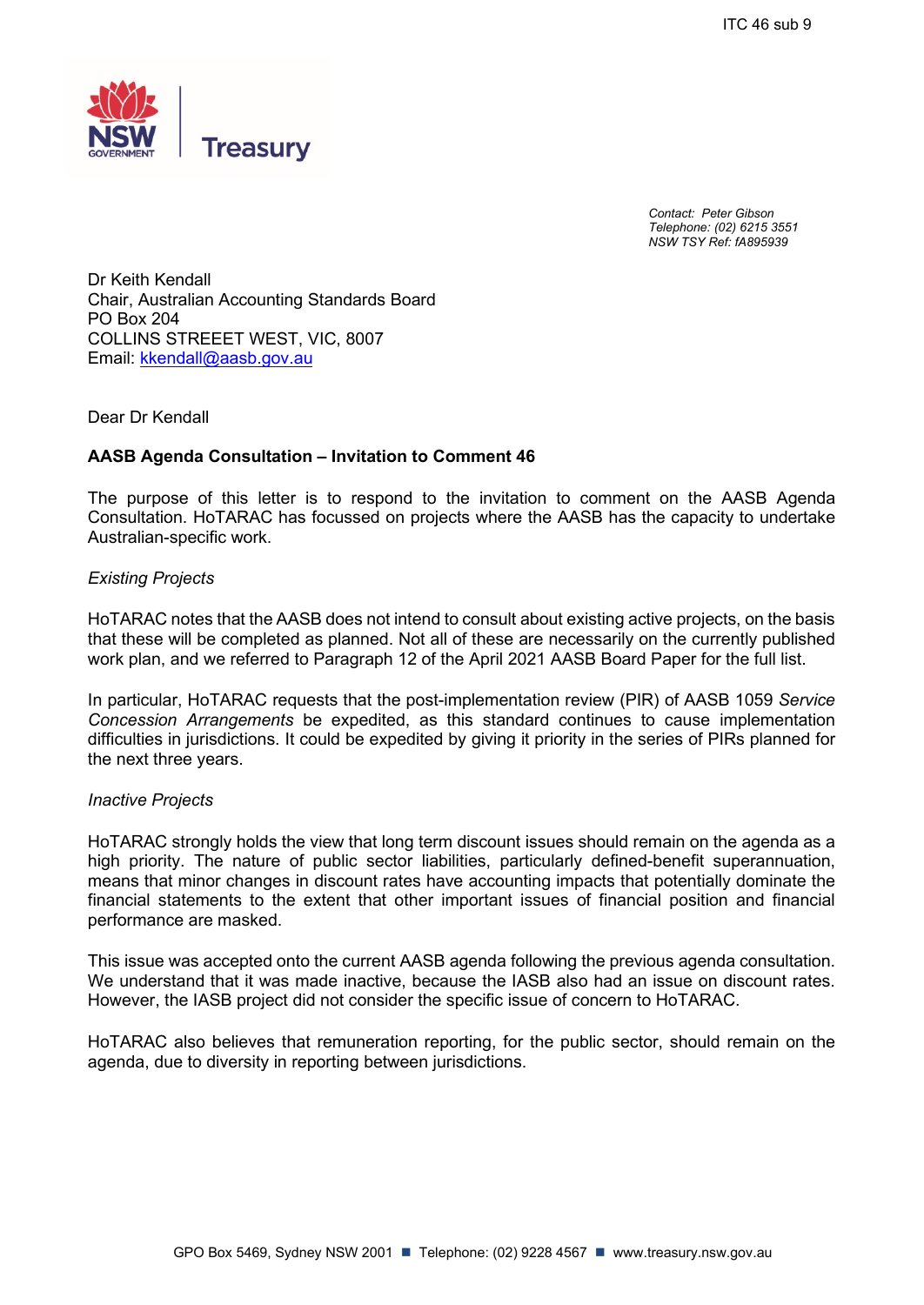# *New Projects*

The list of HoTARAC priorities includes new projects. HoTARAC has developed priority lists for both major projects and narrow scope projects, noting that categorisation as major or narrow scope will depend on the final project scope.

- These comprehensive lists have been submitted, to enable the Board to consider whether some possible projects could be integrated with similar projects proposed by other stakeholders.
- Nevertheless, the lists are presented in order of descending priority, so the first item in each list is the highest HoTARAC priority.
- Narrow scope projects have been submitted separately because resource constraints may make it possible for the Board to incorporate one or more narrow scope projects into its work plan, when it is unable to incorporate a major project.

We note that the Board seeks feedback on three specific projects:

- Sustainability reporting.
- Service performance reporting.
- Digital reporting

HoTARAC believes the first two of these are important in the long-term, and should appear on the work program. In our view digital reporting should be led by the regulators responsible for lodgements, such as ASIC, with the AASB restricting its involvement to matters where accounting standards do not facilitate digital reporting, and vice-versa.

# *The HoTARAC priorities*

The following are the HoTARAC priorities for AASB projects over the period 2022-26:

# **Major/Complete Projects**

- 1. Discount rates for long-term employee benefits and superannuation.
- 2. Systematic review of public sector disclosures (e.g., disclosures for Tiers 1 and 2).
- 3. Outstanding issues on AASB 16 *Leases* that are particularly relevant to the public sector, to the extent not caught in the post implementation review (e.g., variable lease payments; centrally procured software; sub-leases within government groups, right-of-use asset impairment).
- 4. Review of harmonisation differences in recognition and measurement with Government Finance Statistics. We understand that this was a recommendation from the recent postimplementation review of AASB 1049.
- 5. Service Performance reporting.
- 6. AASB 9 *Financial Instruments* termination for convenience clauses and other Australian specific matters.
- 7. Concepts of 'control' a review to ensure the concepts of control are consistent across the standards.
- 8. Application to Australian Standards of the IPSASB revised property, plant and equipment standard.
- 9. Remuneration Reporting.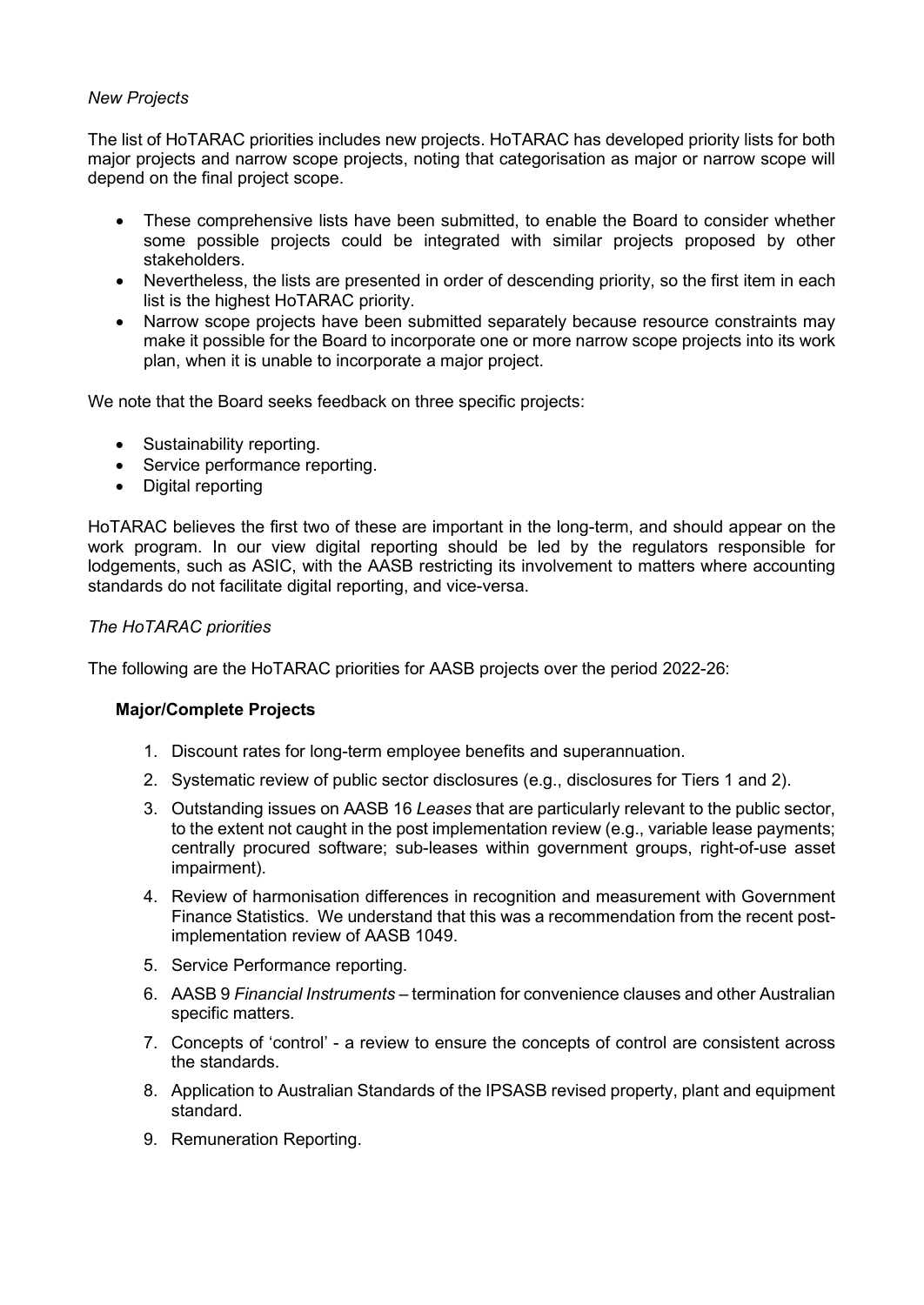# **Narrow Scope Projects**

- 1. AASB 124 *Related Party Disclosures* review of application for the public sector, e.g. the current effectiveness of disclosures in the Public Sector. This could be included in a postimplementation review of AASB 124.
- 2. Expected credit loss (ECL) issues receivables that are perceived to be risk-free e.g. between government; ECL requirements for statutory receivables; instruments within corporate groups (the latter has also been identified as a potential project by the IASB).
- 3. More guidance on issues of concern to the public sector accounting for centrallyprocured software; aspects of application of the revenue standards, particularly AASB 15 *Revenue from Contracts with Customers.*
- 4. Harmonising requirements where there are separate provisions for legislated and contractual arrangements (provisions, statutory receivables, financial guarantees).
- 5. Application of AASB 137 *Provisions, Contingent Liabilities and Contingent Assets* in the public sector.
- 6. AASB 102 *Inventories* valuation and recognition by for-profit public-sector entities where inventory is transferred at no cost from other public sector entities.
- 7. AASB 1058/AASB 16 review existing relief associated with having to fair-value belowmarket leases, following IPSASB consideration of leasing issues.
- 8. Narrow scope amendments to Interpretation 1038 to more closely align with actual public sector practice, e.g. application to investments of the state in public corporations.
- 9. Remove the requirement for a statement of changes in equity in public sector financial statements where it is unnecessary or redundant - which is most of the time in the public sector.
- 10. Accounting treatment for machinery of government changes, including impacts at an individual entity level compared to the consolidated level. This spans AASB 1004, AASB 3, Combinations under Common control and the accounting for revaluation surpluses under AASB 116 when associated assets are transferred.

We note that it may be possible to combine narrow scope projects requiring minimal resources as a single "omnibus public-sector" project.

Further details of each proposed project are in the Appendix.

HoTARAC would welcome further discussion on the agenda consultation. Please contact Peter Gibson in the first instance on (02) 6215-3551 or [peter.gibson@finance.gov.au](mailto:peter.gibson@finance.gov.au)

Yours sincerely

Stewart Walters Chair, Heads of Treasuries Accounting and Reporting Advisory Committee XX January 2022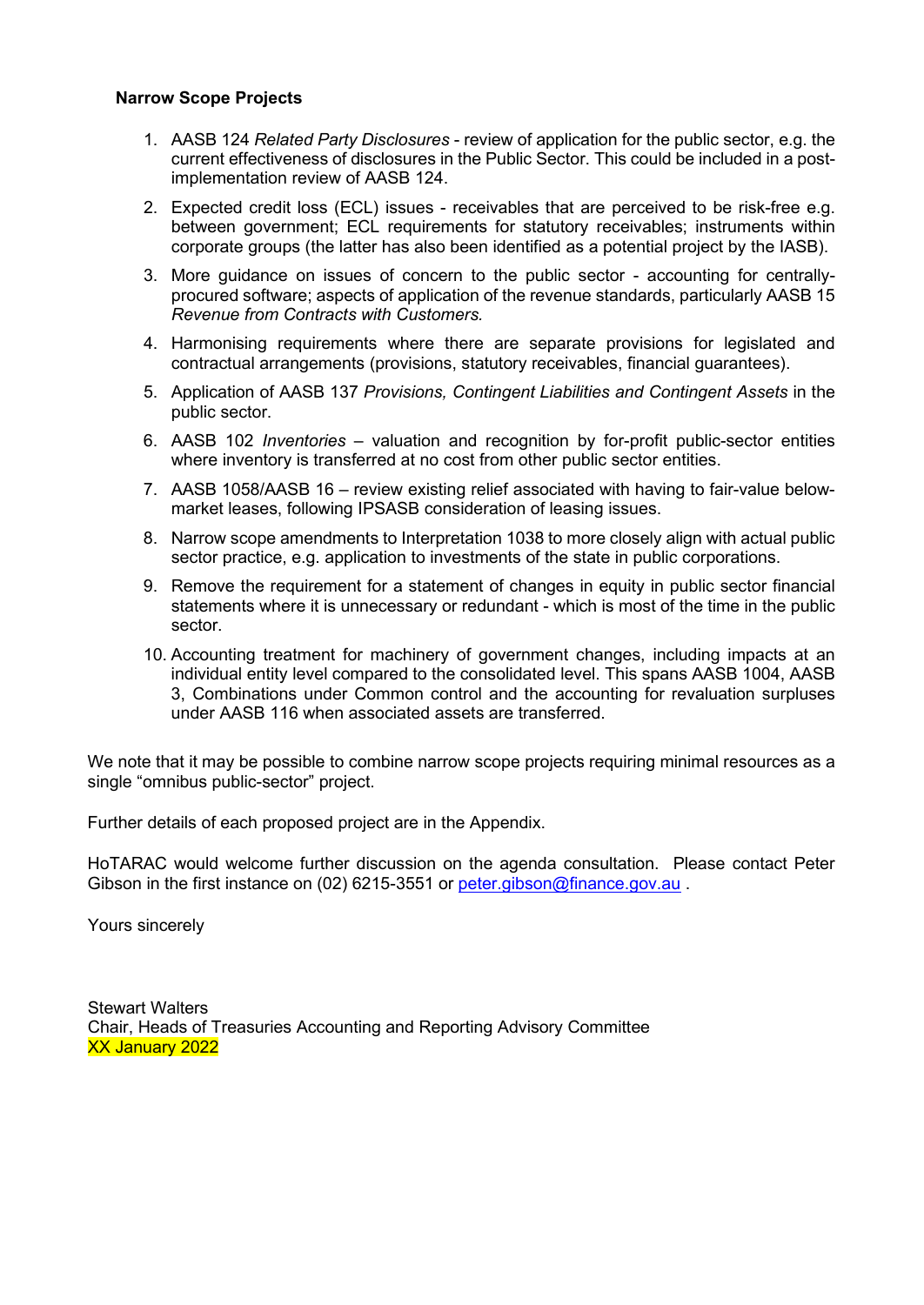# **Appendix – Descriptions of projects**

1. Discount rates for long-term employee benefits and superannuation.

Use of the "spot rate" to measure long term employee benefit liabilities continues to result in financial statements that are not easy to interpret. While this issue potentially also applies to the private sector, it is more pronounced in the public sector. Alternatives to the "spot rate" for the public sector should be considered, such as using average rates, or rates related to expected returns.

2. Systematic review of public sector disclosures (e.g. disclosures for Tiers 1 and 2).

Disclosures required of public sector entities continue to be regarded as onerous and/or not relevant to users. This could be remedied by reviewing application of disclosures to the public sector. This could be undertaken over time if it would require extensive resources. It may result in Aus paragraphs being added to the disclosure sections of standards.

3. Outstanding issues on AASB 16 *Leases* that are particularly relevant to the public sector, to the extent not caught in the post implementation review

Examples include variable lease payments; leases of centrally "procured" software; existence and accounting for sub-leases within government groups, right-of-use asset impairment. All these items are more prevalent in the public sector than in the private sector, and have been subject to diverse interpretations. The project might include guidance in AASB 16.

4. Review of harmonisation differences in recognition and measurement between accounting standards and Government Finance Statistics.

We understand this was a recommendation from the recent post-implementation review of AASB 1049. Harmonisation differences are perceived to have increased in recent years, and the project would consider options to reduce the differences. The project would identify differences standard-by-standard, and develop options for addressing them if possible.

5. Service Performance reporting.

A re-focus of the current inactive project. The proposals previously rejected by constituents should be subject to a review, taking into account public sector accountabilities in each jurisdiction. It may be necessary to have slightly different models for the public and private not-for-profit sectors. The project outcome would be a standard. This project may need to be integrated with any climate-related reporting requirements for the public sector.

6. AASB 9 *Financial Instruments* – termination for convenience clauses and other Australian specific matters.

There are a range of items included in the HoTARAC response to the post-implementation review of AASB 9. These are either specific to the public sector or much more prevalent in the public sector than the private sector. The project outcome may be additional guidance or education material. We understand that the AASB has agreed to additional educational material to support accounting for termination for convenience clauses.

7. Concepts of 'control' - a review to ensure the concepts of control are consistent across the standards.

Control over assets and control of subsidiaries are different concepts but could be made more consistent.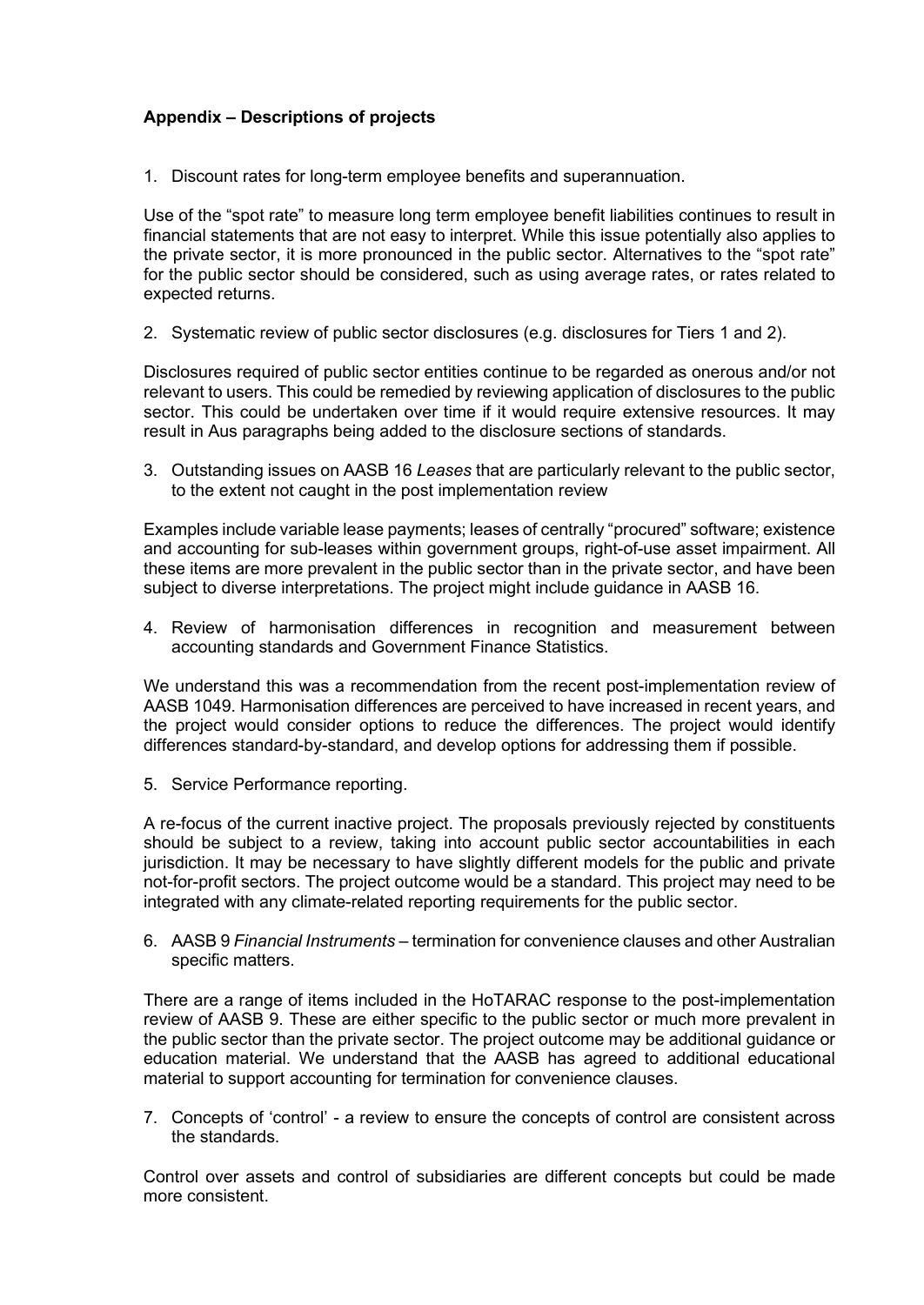8. Application to Australian Standards of the IPSASB revised property, plant and equipment standard.

This project would review the final version of the IPSASB standard, to determine if there is any guidance or other public-sector specific material that could be used as additional guidance for AASB 116 *Property, Plant and Equipment*.

9. Remuneration Reporting.

Remuneration reporting practice in the public sector is inconsistent across jurisdictions, leading not only to diversity of interpretation of the elements of remuneration, but also inconsistent disclosures. The latter is partly due to the very abbreviated remuneration reporting requirements in AASB 124, meaning that government jurisdictions have each developed their own practices. This is a different issue to that for the private sector, where the remuneration reporting requirements are consistent at a principles level under the Corporations Act, but are widely considered as not achieving their desired purpose of explaining the link between performance and remuneration.

### **Narrow Scope Projects**

1. AASB 124 *Related Party Disclosures* - review of application for the public sector, e.g. the current effectiveness of disclosures in the Public Sector.

This could be included in a post-implementation review of AASB 124. Entities in most HoTARAC jurisdictions have very rarely reported any related party transactions other than remuneration of KMPs, which could mean that the standard is not working as intended, or it is superfluous for the public sector.

2. Expected credit loss (ECL) issues - receivables that are perceived to be risk-free e.g. between government; ECL requirements for statutory receivables; instruments within corporate groups (the latter has also been identified as a potential project by the IASB).

There are a range of issues such as those mentioned above that have greater prevalence in the public sector. The project output would be public sector guidance.

3. More guidance on issues of concern to the public sector - accounting for centrallyprocured software; aspects of application of the revenue standards, particularly AASB 15 *Revenue from Contracts with Customers.*

This could be commenced by reviewing whether the recent decisions on the narrow scope review of AASB 1058/15, and recent IFRIC agenda decisions have addressed the issues. If there are remaining issues, project output could be guidance in AASB 16 and additional guidance in AASB 15.

4. Harmonising requirements where there are separate provisions for legislated and contractual arrangements (provisions, statutory receivables, financial guarantees).

Contractual financial assets and liabilities are within the scope of AASB 9 *Financial Instruments*. Non-contractual liabilities are within the scope of AASB 137 *Provisions, Contingent Liabilities and Contingent Assets*. There are differences in the recognition and measurement rules under the respective standards, even for different arrangements with similar terms and conditions.

5. Application of AASB 137 *Provisions, Contingent Liabilities and Contingent Assets* in the public sector.